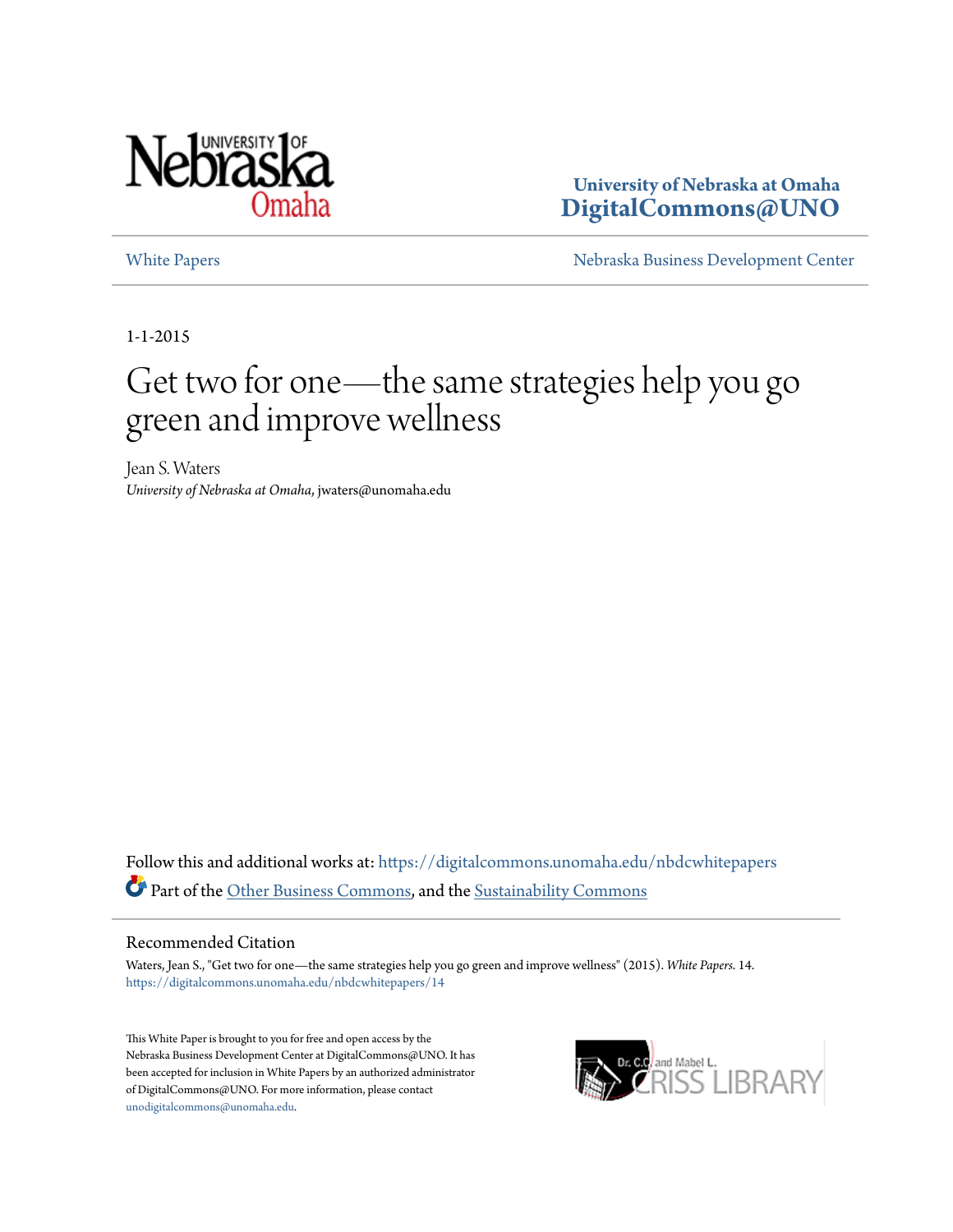

# **Get two for one—the same strategies help you go green and improve wellness**

tart today, resolve to make smart choices<br>using resources—it can lead to a lower<br>impact on the environment and increased<br>health. We have learned that food choices<br>involve consideration of multiple attributes such as tart today, resolve to make smart choices using resources—it can lead to a lower impact on the environment and increased health. We have learned that food choices nutritional values, freshness, safety of storage and packaging, limits on specific ingredients which may cause sensitivity or be unhealthy, and accounting for point of origin. In the same way, product choices should consider multiple attributes.

### Consider the life cycle of products you purchase

What are the impacts of material extraction and manufacturing, transportation, use, and disposal? Often we make purchases in a hurry and only consider the initial price paid, without considering the costs associated with a products use or disposal. Buying products with recycled content reduces impact of material extraction and helps build the market for recycling. Reusing products and buying durable products reduces impacts all along the life cycle, so that is an even better choice.

Sometimes, it's better to pay a little more for something initially and use less of it or reuse it. Planning purchases is important so you buy what you need but not more than you need. Little decisions made every day can add up to big changes in your eco- and healthy- lifestyle.

*Sometimes it's better to pay a little more for something initially and use less of it or reuse it.* 

Some choices, such as retrofitting with LED lamps or paying for regular maintenance of equipment, may seem like money you don't want to spend at first. However, when looking at the cost over a

longer term, these choices make excellent financial sense. When re-lamping, get a redesign at the same time. Your workspace may have been modified since the original design and you may need fewer fixtures when switching to LED lamps. There are other benefits to making these changes as well. Along with energy savings, new lighting provides an updated look and can contribute to higher productivity. Regular maintenance checks result in cost savings for HVAC, compressed air, and steam systems. Maintenance of systems helps ensure that little problems don't become big, expensive problems. It takes a little discipline and labor cost but pays big dividends.

## Buy better quality and more flavorful food

In the same way, buying better quality and more flavorful foods can satisfy without consuming as much quantity. If the food you eat is better quality, it may be more expensive, but planning to eat less of it allows you to stay within your budget. Just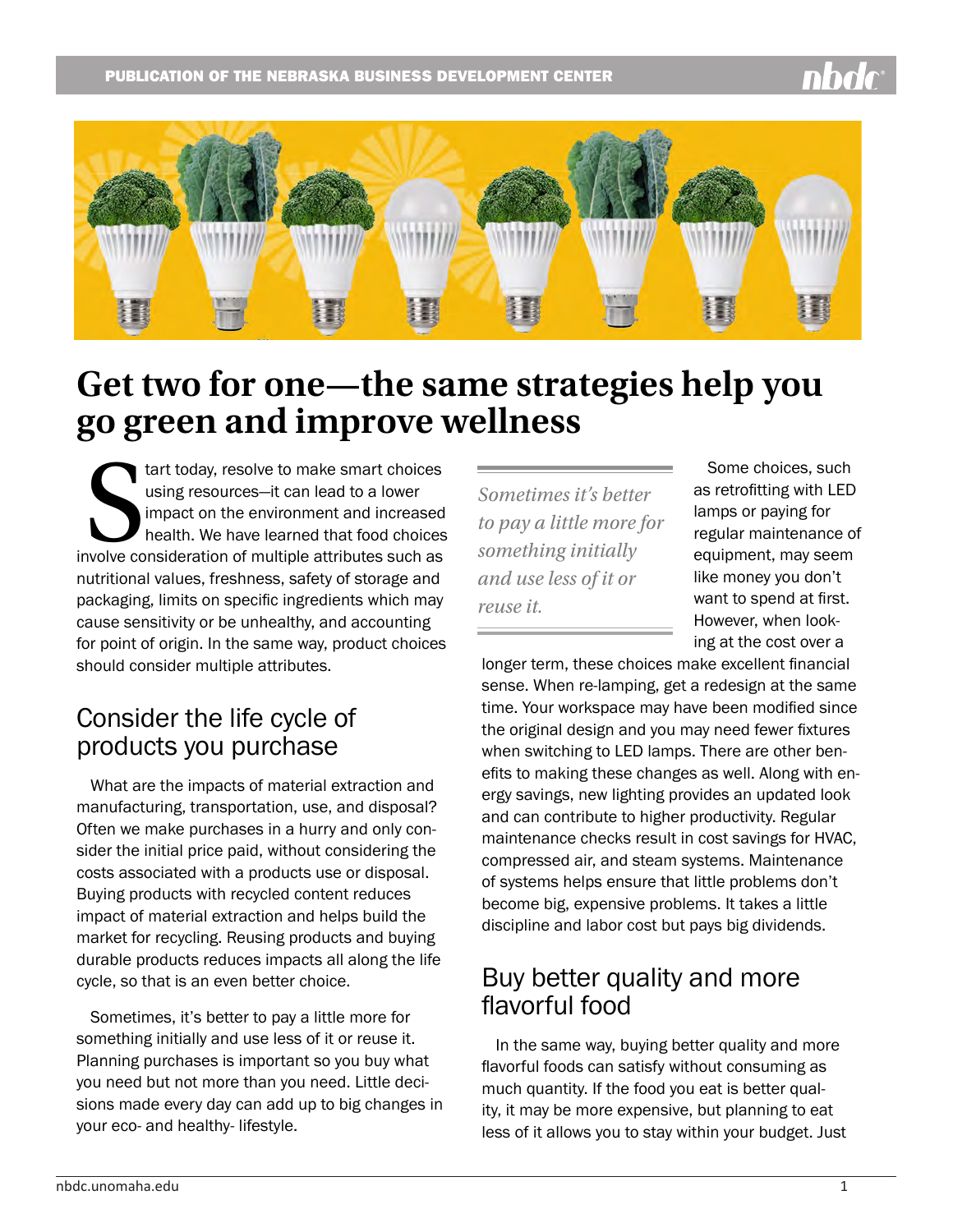as mechanical systems in our buildings and factories need maintenance, wellness initiatives include "maintenance" style exercise, where little bits of exercise are built into your day. People try to put exercise into their daily routine by parking far from the door, taking the stairs, and getting up from their desk to talk to a colleague rather than use the phone or email. People are also encouraged to have a regular exercise routine of walking, jogging, cycling, aerobics, or life-time sport. Studies have shown exercise improves a person's physical and mental health, paying big benefits for small, routine efforts.

## Planning is essential to healthier eating and to reducing waste

Purchase healthy foods so junk food is not available to eat. Eat regular meals to avoid over-eating due to getting too hungry. An additional benefit to planning and purchasing for smaller meals is the reduction of food

waste. Excess food constitutes about eight percent of what we throw away in this country. Planning takes some time but saves money and resources. Planning food purchases allows you to capture sales and avoid waste and the time spent planning once per week makes daily food preparation easier. Another strategy is to drink

*Planning printing and paper use can help us reap environmental benefits. Substitue electronic communication for non-essential printing.*

more water and eat more water-based soups to fill up on low-calorie foods and eat fewer high-calorie foods. By replacing our food intake with lower calorie equivalents, we can reduce our overall calorie intake.

Planning printing and paper use can help us reap the environmental benefits of using high-recycled-content paper and stay within the budget. Instead of printing so many materials, evaluate what really needs to be printed and substitute electronic communications for non-essential printing. Electronic communications are like soup. They help keep the message going without the calories (or in this case, without the environmental

impact). In addition, paperless transactions save money on paper used, printing, and postage while providing convenience for customers and lowering handling costs. Likewise, limit portion size. When printing is necessary, can the size of the paper be smaller? How about the number of copies? Only print what is needed. Go through mailing lists prior to purchasing printed materials so you don't have extras. This not only saves printing costs but postage and storage space for left-over materials. With proper planning, buying higher-quality 100% recycled-content paper will be within the budget. Reduce.org offers additional tips on reducing paper in an office. <http://www.reduce.org/paper/index.html>

### Avoiding toxins is good for lifestyle and environment

Other choices for healthy lifestyles include avoiding toxics, such as BPA in food containers and hazardous chemicals in cleaning supplies. Many schools are leading the way in using green (non-toxic, biodegradable) cleaners to better manage their inventory and provide a safer environment for students and employees. Chemicals are purchased in concentrated form and diluted to specific levels according to the surface being cleaned. Concentrated chemicals not only lessen environmental impact by reducing transportation weight, but they also reduce the size of inventory that must be stored. This healthy, environmentally conscious choice can also be cost effective. The University of North Carolina at Greensboro found that using concentrated chemicals reduced chemical cost from \$3.07 per gallon to about 25 cents per gallon. The University also reduced chemical usage by  $75\%<sup>1</sup>$ .

Engaging in a healthy lifestyle and going green requires a conscious effort, planning and systematic changes, but both can be done using similar techniques and yield beneficial results. Just as multiple attributes should be considered when making choices, multiple benefits are achieved. The benefits are not always immediately obvious but realized over time.

<sup>1</sup> International Executive Housekeepers Association, [http://ncproject](http://ncprojectgreen.com/Presentations/GreenCleaningUNCG.pdf)[green.com/Presentations/GreenCleaningUNCG.pdf](http://ncprojectgreen.com/Presentations/GreenCleaningUNCG.pdf) accessed online  $09/15/14.$